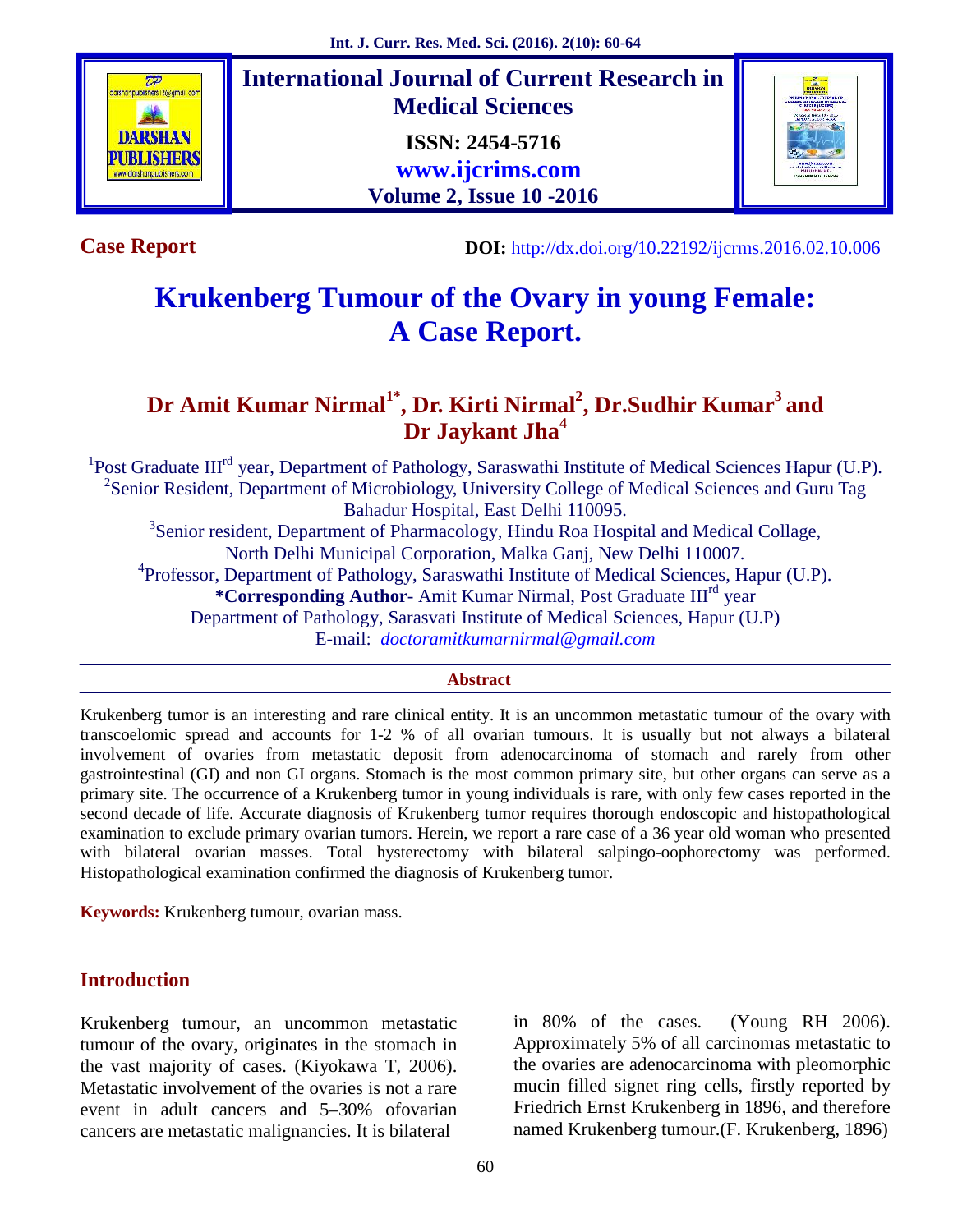In this tumour, the most frequent site of the primary is the stomach(70% of the cases), followed by large bowel, appendix and, occasionally, a variety of other locations.(R.H. Young, 2002,J.Prat, 2005) On occasions, the gastric cancer may be small and remains undetected for several years after oophorectomy. (Kiyokawa T, 2006: Al-Algha OM et al, 2006) However, in a quarter of the cases, the primary tumor is very small and can escape detection. The involvement of the ovary, which is most commonly bilateral and can reach huge proportions, is thought to be the consequence of selective retrograde lymphatic spread of the primary tumor along the stomach ovarian axis.(R.H. Young, 2007) Since no effective treatment has been identified, patients diagnosed with Krukenberg tumor usually have a fatal outcome, with a median survival time of 14 months.(Al-Algha OM et al, 2006) In this report, we describe a case of a 31-year-old woman with bilateral Krukenberg tumour.

## **Case Report**

A 31 years old female presented with fullness of lower abdomen. The patient complained of low back pain and menstrual irregularity since 2 months. She had no family history of any

malignancy. Ultrasound revealed bilateral large well defined mass lesions with heterogeneous solid and cystic components in both uterine adnexa. In addition, there was gross ascites. Possibility of bilateral malignant ovarian tumours was suggested. Serum levels of CA-125 were raised (140 U/ml) Patient underwent total abdominal hysterectomy with bilateral salpingo oophorectomy (TAH with BSO).

On gross examination the ovarian tumours measured 15x9x10 cms and 17x11x7.5cm in size respectively. Both ovarian tumours showed bosselated outer surface with one ovary showing presence of few cysts on the surface. Cut surface was solid, firm, grey white and lobulated with one of the ovaries showing few cysts filled with serous fluid.

Microscopic examination of multiple sections from both the ovaries showed tumour cells arranged in clusters, tubules and small glands as well as individually infiltrating the densely cellular to oedematous stroma. The tumour cells had high nucleo-cytoplasmic ratio, pleomorphic nuclei and moderate to abundant cytoplasm. Many signet ring cells were seen and their cytoplasm varied from pale, vacuolated to eosinophilic and granular.



**Fig 1. Photograph of Bilateral Ovarian Tumours with Boss elated Outer Surface.**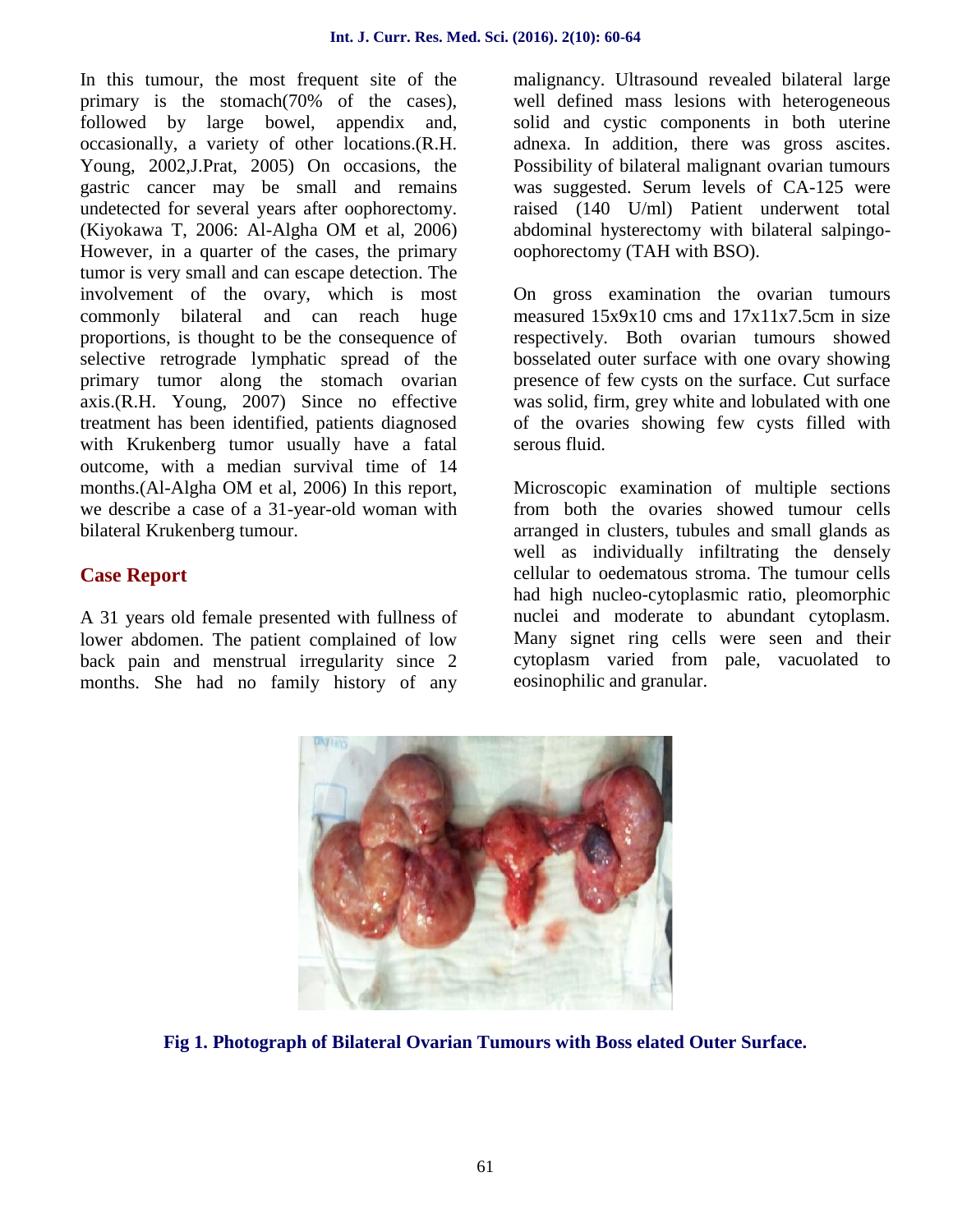**Int. J. Curr. Res. Med. Sci. (2016). 2(10): 60-64**



**Fig 2: Photomicrograph Showing Mucin Positive cells Signet Ring Cells. (PAS with diastase, 10X).**



**Fig 3: Photomicrograph showing Tumour including signet Ring cells (H& E, 40X).**

### **Discussion**

Krukenberg tumour is a metastatic signet ring cell adenocarcinoma accounting for 1% to 2% of all ovarian tumours (Mates IN et al, 2008) usually presented in younger female with average age of 45 years. (Young RH, 2006: Al-Algha OM et al, 2006) Most of the cases originate from gastric adenocarcinoma. Patients usually present with symptoms related to ovarian involvement such as abdominal pain and distension. Ascites is usually present in 50% of cases. (Al-Algha OM et al, 2006) Majority of cases they aresynchronous, but 20% to 30% occur as metachronous lesion after removal of primary. Stomach is the primary site in most Krukenberg tumours followed by carcinomas of colon; appendix and breast are the next common primary sites. As the tumor is usually well encapsulated and rarely shows any

ovarian surface involvement, theory of peritoneal seeding from primary lesion is questioned. Rich lymphatics draining gastric mucosa and submucosa initiating retrograde lymphatic spread to ovary is mostly accepted theory. Few authors favour theory of haematogenous spread through thoracic duct. (Taylor AE, 1995) The prognosis of a patient with Krukenberg tumor is extremely poor with average survival time between 3 and 10 months. Only 10% of patients survive more than two years after diagnosis. (Yook JH et al, 2007)

Treatment of patients with Krukenberg tumor is controversial. Some studies have investigated the role of removing Krukenberg tumor originated from stomach and demonstrated that resection of ovarian metastases might prolong survival. (McGill FM et al, 1999) Some other studies suggested that metachronous ovarian metastases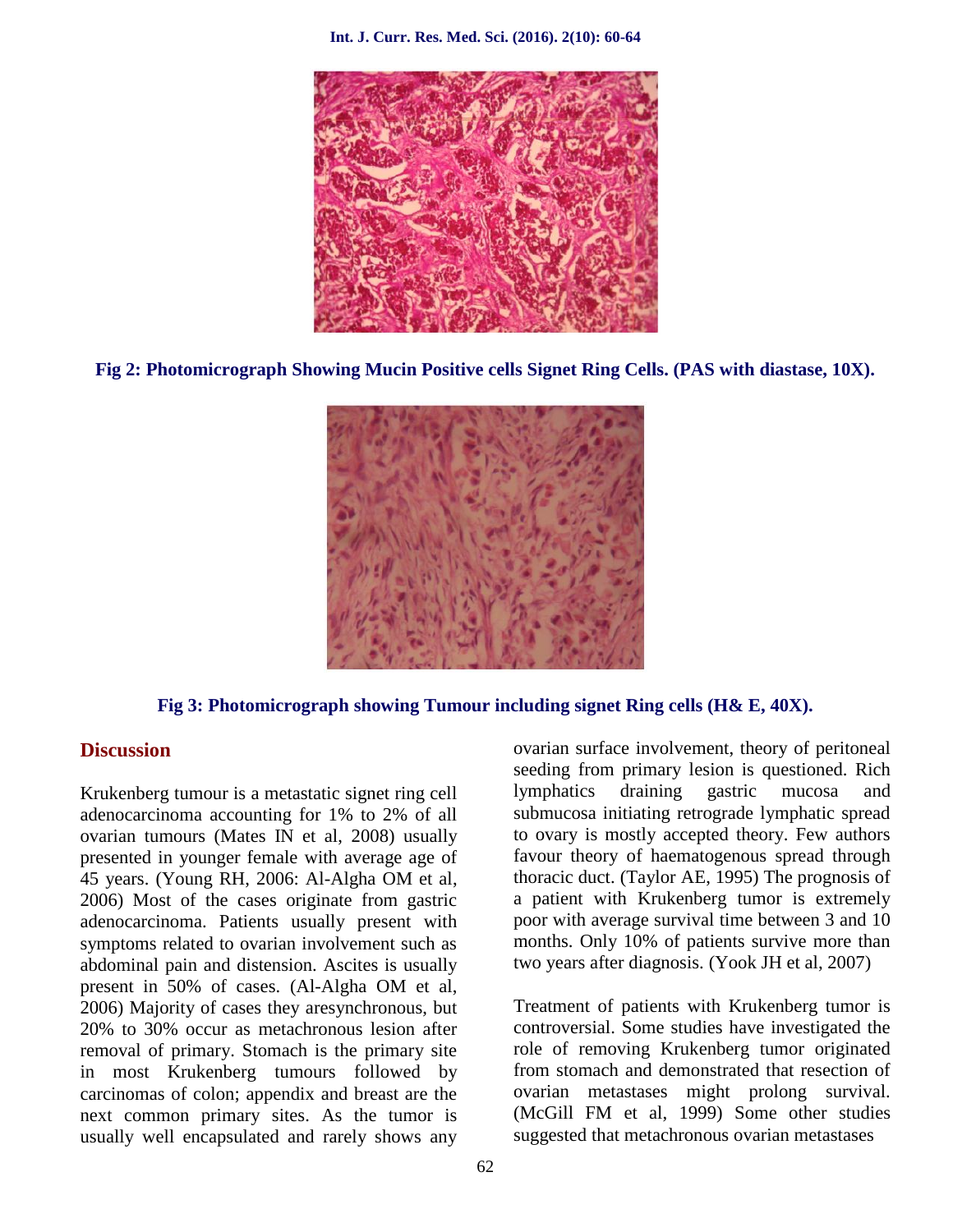or unilateral ovarian metastases might correlate with good survival and ovarian metastasectomy may be beneficial when gross residual diseases being thoroughly eradicated.(Jun SY et al,2011) Our patient was originally a case of gastric adenocarcinoma with synchronous Krukenberg tumor. Patient underwent total abdominal hysterectomy with bilateral salpingo oophorectomy, without the knowledge of having a gastric lesion.

The microscopic spectrum of Krukenberg tumour is very broad and tubules, glands and cysts are often present. Moreover the microscopic examination shows a great variation from case to case and also within the individual neoplasm. The cellularity of the stroma varies from densely cellular to paucicellular and the paucicellular areas ranging from oedematous to mucoid. Signet ring cells are seen in most neoplasms but are often absent orinconspicuous in significant areas. The signet ring cells vary widely in their arrangement, growing singly, in clusters, pseudo tubular arrays or as lining of true tubules. Small glands and tubules are common, often resembling microcysts (when the lining is flattened) or sertoli tubules. (Kiyokawa T, 2006) Although the entity of primary Krukenberg tumour cannot be denied, all women with typical Krukenberg tumours should be considered as having metastatic carcinoma until proved otherwise (Holtz F et al, 1982) The prognosis of patients with Krukenberg tumour is extremely poor with average survival time between 3 to 10 months. Only 10%of patients survive more than 2 years after diagnosis. (Das S et al, 2014)

## **Conclusion**

It is important to be familiar with diagnostic histopathological features of Krukenberg tumour for correct diagnosis and prevention of tumour misclassification.

## **References**

- 1. Kiyokawa T et al: Krukenberg tumours of the ovary: a clinicopathologic analysis of 120 cases with emphasis on their variable pathologic manifestation. Am J Surg Pathol 30: 277-299, 2006.
- 2. Young RH (2006) From Krukenberg to today: the ever present problems posed by metastatic tumors in the ovary: part I. Historical perspective, general principles, mucinous tumors including the Krukenberg tumor. Adv Anat Pathol 13(5): 205-227.
- 3. F. Krukenberg Uber das fibrosarcoma ovarii mucocellulare (Carcinomatodes) Arch Gynecol, 50 (1896), pp. 287–321.
- 4. R.H. Young, et al Scully Metastatic tumors of the ovary R.J. Kurman (Ed.), Blaustein's pathology of the female genital tract (5th ed.), Springer, New York (2002), pp. 1063–1101.
- 5. J.Prat et al Ovarian carcinomas, including secondary tumor: diagnostically challenging areas Mod Pathol, 18 (Suppl. 2) (2005), pp. S99–S111.
- 6. Al-Algha OM et al: An in-depth look at Krukenberg tumor. Arch Pathol Lab Med 130: 1725-1730, 2006.
- 7. R.H. Young from Krukenberg to today: the ever present problems posed by metastatic tumors in the ovary Adv Anat Pathol, 14 (2007), pp. 149–177.
- 8. Mates IN et al Features of Krukenberg type tumours - clinical study and review. Chirurgia 2008; 103(1): 23-28.
- 9. Taylor AE, et al Ovarian metastases from primary gastrointestinal malignancies: the Royal Marsden Hospital experience and implications for adjuvant treatment. Br J Cancer 1995 71:926.
- 10. Yook JH et al Clinical prognostic factors for ovarian metastasis in women with gastric cancer. Hepatogastroenterology 2007 54:9559.
- 11. McGill FM et al. Krukenberg tumors: can management be improved? Gynecol Obstet Invest 1999 48:615.